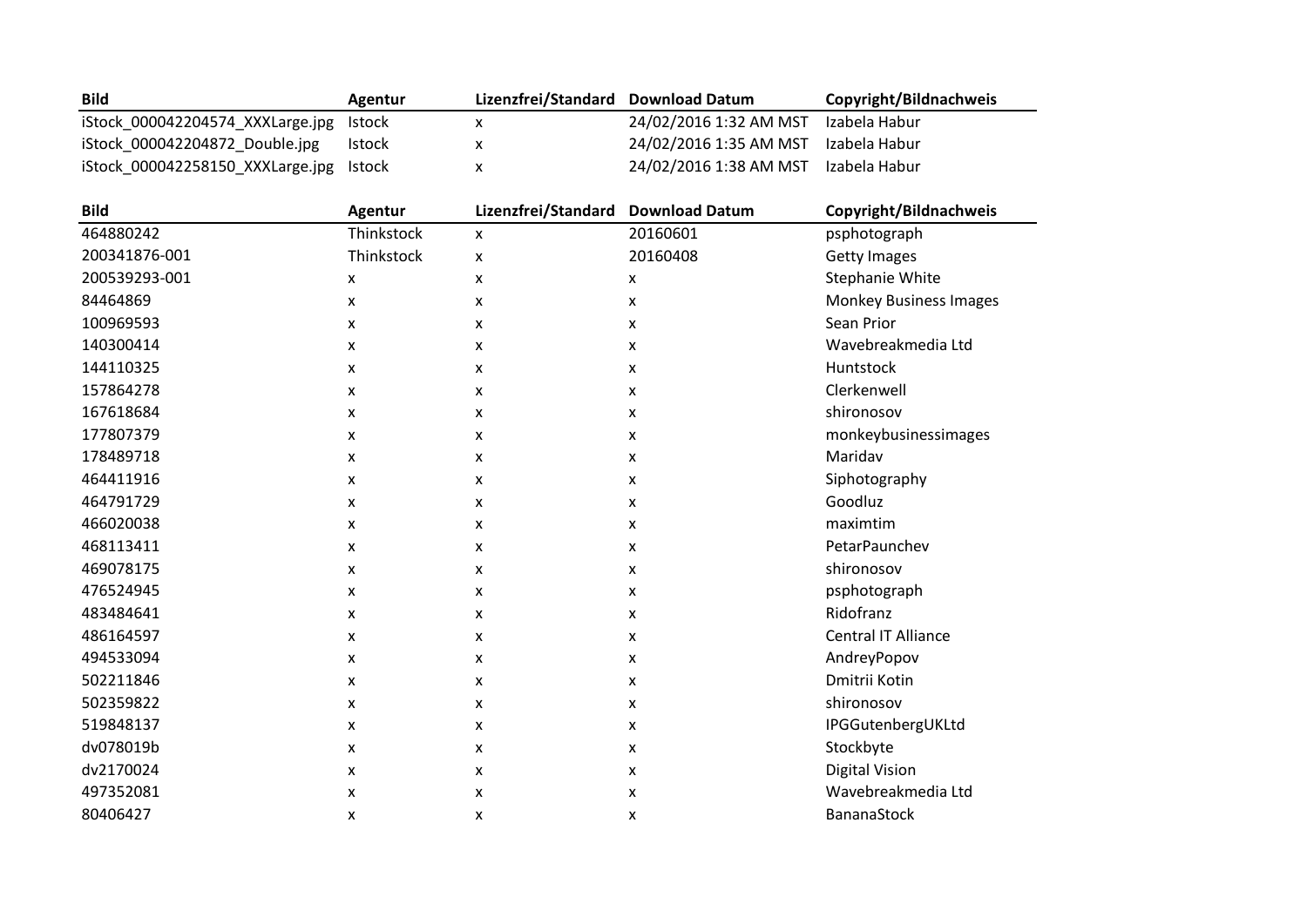| <b>Bild</b>  | Agentur            | Lizenzfrei/Standard | <b>Download Datum</b> | Copyright/Bildnachweis     |  |
|--------------|--------------------|---------------------|-----------------------|----------------------------|--|
| 491277738    | Thinkstock         | X                   | 20160229              | jastrijebphoto             |  |
| 103802004    | X                  | X                   | 20160122              | Purestock                  |  |
| 469915726    | X                  | X                   | 20160122              | IndypendenZ                |  |
| 533777051    | X                  | X                   | 20160121              | simarik                    |  |
| 477603681    | $\pmb{\mathsf{x}}$ | $\pmb{\mathsf{x}}$  | 20160121              | g-stockstudio              |  |
| 87539179     | X                  | $\pmb{\mathsf{X}}$  | 20160121              | Jupiterimages              |  |
|              |                    |                     |                       |                            |  |
| <b>Bild</b>  | <b>Agentur</b>     | Lizenzfrei/Standard | <b>Download Datum</b> | Copyright/Bildnachweis     |  |
| stk318048rkn | Thinkstock         | $\pmb{\times}$      | 20170203              | Ciaran Griffin             |  |
| stk318046rkn | X                  | $\mathsf{x}$        | x                     | Ciaran Griffin             |  |
| stk313125rkn | X                  | X                   | X                     | George Doyle               |  |
| 621914714    | x                  | X                   | x                     | agnormark                  |  |
| 615920650    | X                  | $\mathsf{x}$        | X                     | m-imagephotography         |  |
| 612391632    | X                  | X                   | X                     | Sergey Khakimullin         |  |
| 595329358    | x                  | X                   | X                     | shironosov                 |  |
| 520886368    | X                  | X                   | x                     | peshkov                    |  |
| 519921144    | X                  | X                   | X                     | Cineberg                   |  |
| 517494772    | x                  | X                   | X                     | julief514                  |  |
| 516358364    | X                  | $\pmb{\mathsf{X}}$  | x                     | KeremYucel                 |  |
| 511061670    | X                  | X                   | X                     | RADsan                     |  |
| 504487318    | X                  | X                   | x                     | ipopba                     |  |
| 502543494    | x                  | $\pmb{\mathsf{X}}$  | x                     | seb_ra                     |  |
| 495419538    | X                  | X                   | X                     | akinshin                   |  |
| 488611368    | X                  | X                   | X                     | StockRocket                |  |
| 486487309    | X                  | $\pmb{\mathsf{x}}$  | X                     | Wavebreakmedia Ltd         |  |
| 485561859    | X                  | $\pmb{\mathsf{x}}$  | X                     | Rawpixel                   |  |
| 484376376    | x                  | X                   | X                     | monkeybusinessimages       |  |
| 135552350    | x                  | $\mathsf{x}$        | x                     | Wavebreakmedia Ltd         |  |
| 101852795    | x                  | X                   | X                     | <b>Benis Arapovic</b>      |  |
| 99891937     | x                  | X                   | X                     | Sonya Etchison             |  |
| 87517369     | X                  | X                   | X                     | <b>Hemera Technologies</b> |  |